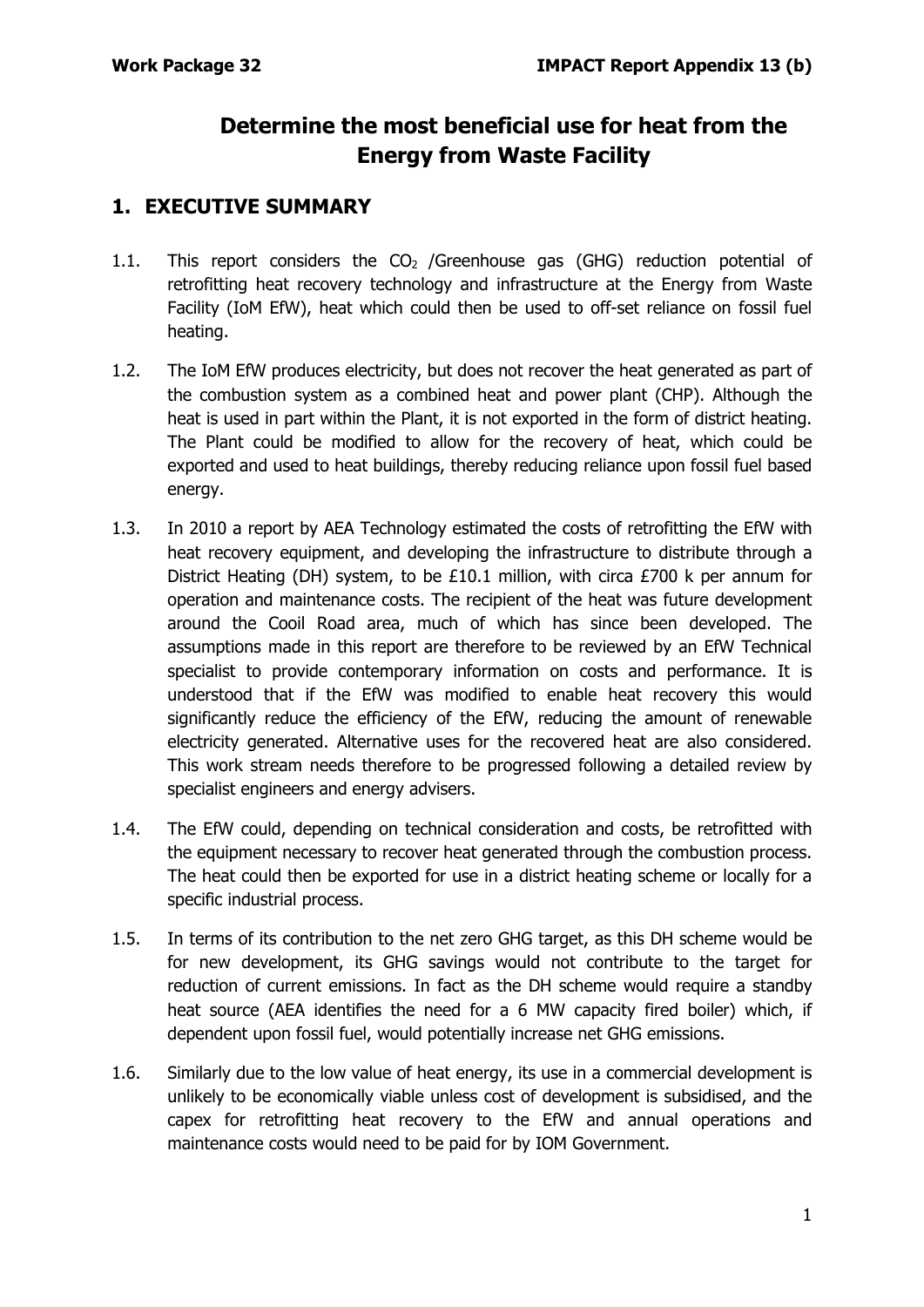#### **2. THE CHALLENGE**

- 2.1. The Isle of Man (IOM) is seeking ways to reduce its Greenhouse Gas (GHG) emissions to achieve a target of net zero emissions by 2050. According to the IOM GHG inventory the energy and residential sectors contribute the greatest to total GHG emissions per annum (Aether, 2019).
- 2.2. Residential heating is predominantly via combustion of fossil fuels: gas (direct), heating oil; or electricity produced through combustion of gas in the power station. Replacing fossil fuels with renewable sources of heating for residential, key service sector (schools etc.) or commercial premises will reduce GHG emissions. Addressing the need to decarbonise residential and commercial heating is addressed in other work packages.
- 2.3. The Energy from Waste (EfW) process involves the incineration of waste at temperatures over 850°C. The heat from the process is used to create steam which can then be used to make electricity via a turbine, or by distribution to local homes and businesses (district heating). If facilities produce both electricity and heat they are called combined heat and power (CHP) plants.
- 2.4. This report considers the option of retrofitting the EfW with heat recovery technology, and connecting this via the required pipe infrastructure, to a receptor/s as a source of renewable heat energy.

#### **3. THE OPPORTUNITY**

- 3.1. The IoM EfW was designed to produce electricity, converting the heat generated through incineration of waste materials into steam and then to electricity. Some of this electricity is used on site (the 'parasitic load' in 2018 was 817 MWh, or 0.015 MWh/tonne of waste) and the remainder is exported to the National Grid. Electricity export in 2018 was 25,000 MWh (Suez, 2018). The EfW meets the design criteria for classification as a recovery plant, in accordance with the European Union Waste Incineration Directive (Environment Agency, 2016). The electricity produced by the EfW therefore contributes to the total amount of renewable electricity produced on Island.
- 3.2. The efficiency of the EfW in generating energy is, put simply, dependent upon the operation of the boiler, which in turn is reliant on the tonnage, characteristic and calorific value of the waste feedstock.
- 3.3. The EfW is not a combined heat and power plant (CHP). CHP is considered a 'highly efficient process that captures and utilises the heat that is a by-product of the electricity generation process. By generating heat and power simultaneously, CHP can reduce carbon emissions by up to 30% compared to the separate means of conventional generation via a boiler and power station (BEIS, 2013).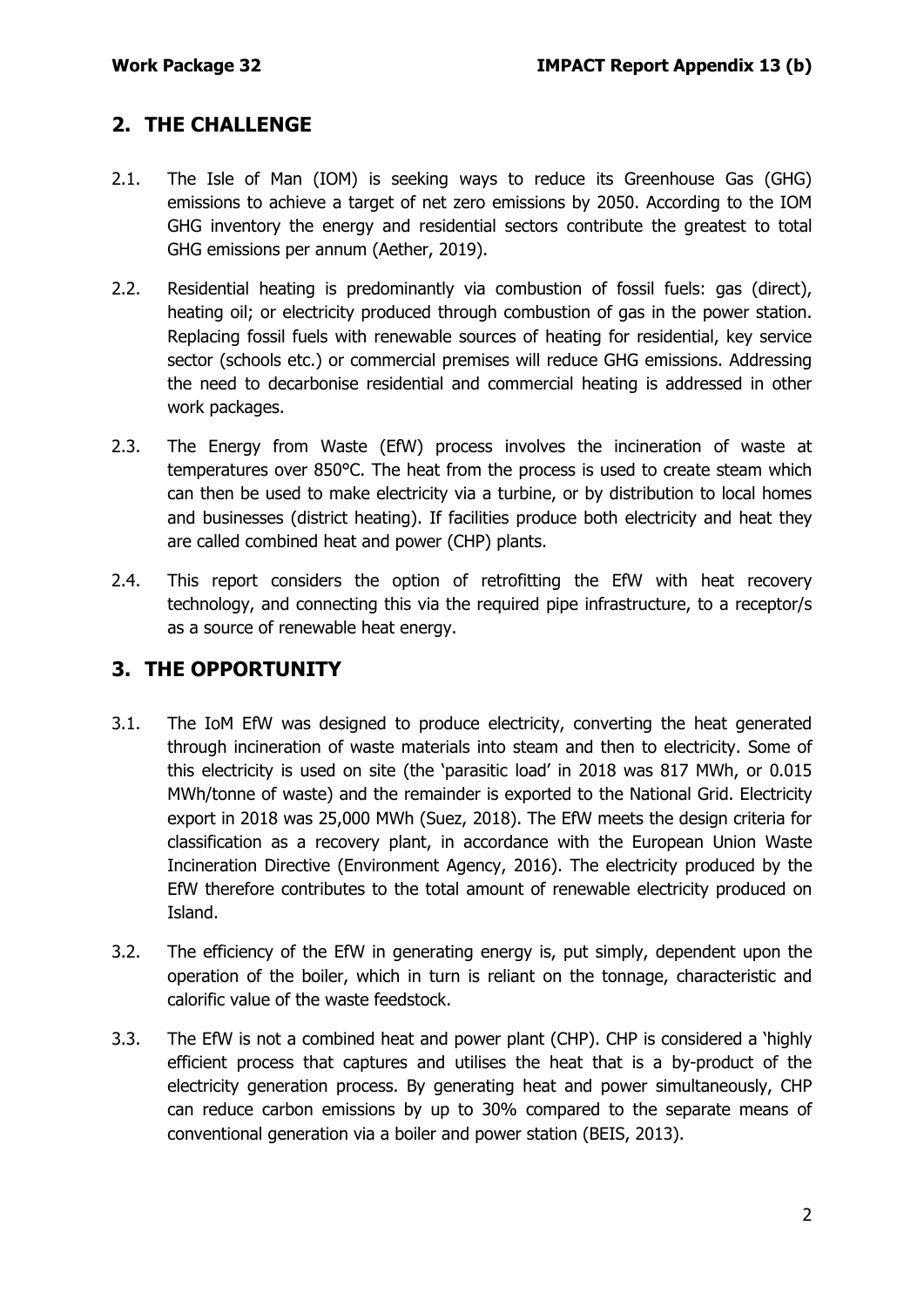- 3.4. A report by Sustainable Development Commission Scotland (2010) 'Energy from Waste Potential in Scotland' concluded that the 'highest energy output could be achieved from EfW plants if all thermal output is used for heat production because overall efficiency is potentially 80% or more.' However it recognised that 'without market support, most large EfW plants are likely to generate electricity as this is more valuable commodity'.
- 3.5. The EfW could be modified to enable the recovery of heat which is then exported and used, thereby reducing current reliance upon fossil fuel based energy.
- 3.6. To allow consideration as a viable climate change option there needs to be up to date information on the following:
	- a) Comprehensive technical assessment of the works, plant and equipment needed to recover the heat from the EfW
	- b) a technical assessment of the impact recovery of heat will have on the performance of the EfW in generating electricity
	- c) best estimate and auditable costs associated with a) and b)
	- d) a receptor for the heat generated, mindful this could be an existing or proposed residential, commercial or industrial area (district heating) or a specific industry use
	- e) heat demands for d) including, details of fossil fuel energy off-set through replacement or use of district heating, or industry specific
	- f) cost of the purchase and installation of the infrastructure required to connect to the EfW (pipes, insulation and joints; civils - digging and reinstating trenches; Connections includes the Hydraulic Interface Units (HIUs) and connections within buildings to the HIU; design and legal costs, safety and associated construction costs)
	- g) maintenance and replacement costs for infrastructure, plant and equipment
	- h) the seasonality of heat demand
	- i) the impact of heat source maintenance or breakdown on reliability of heat supply.

#### **District heating**

- 3.7. In 2010 the Department of Environment Food and Agriculture (DEFA) commissioned a study into renewable energy on the IoM. The study, 'Renewable Energy Sustainability - Impacts and Opportunities for the Isle of Man' includes, in Chapter 8 and Appendix 15 of its report, a review of the 'current and future opportunities for District Heating' (AEA, 2010). This review includes the use of existing thermal plant, including the Energy from Waste Plant.
- 3.8. The Report identifies heat demands in the vicinity of the EfW (Annex A) with a focus on District Heating (DH) (Annex B). The Report concludes the DH demand of 5 - 10 MWth heat would 'be a good match' to the potential energy production by the EfW (5-10 MWh heat). It is important to note that a significant part of the area identified in the AEA report has already been developed.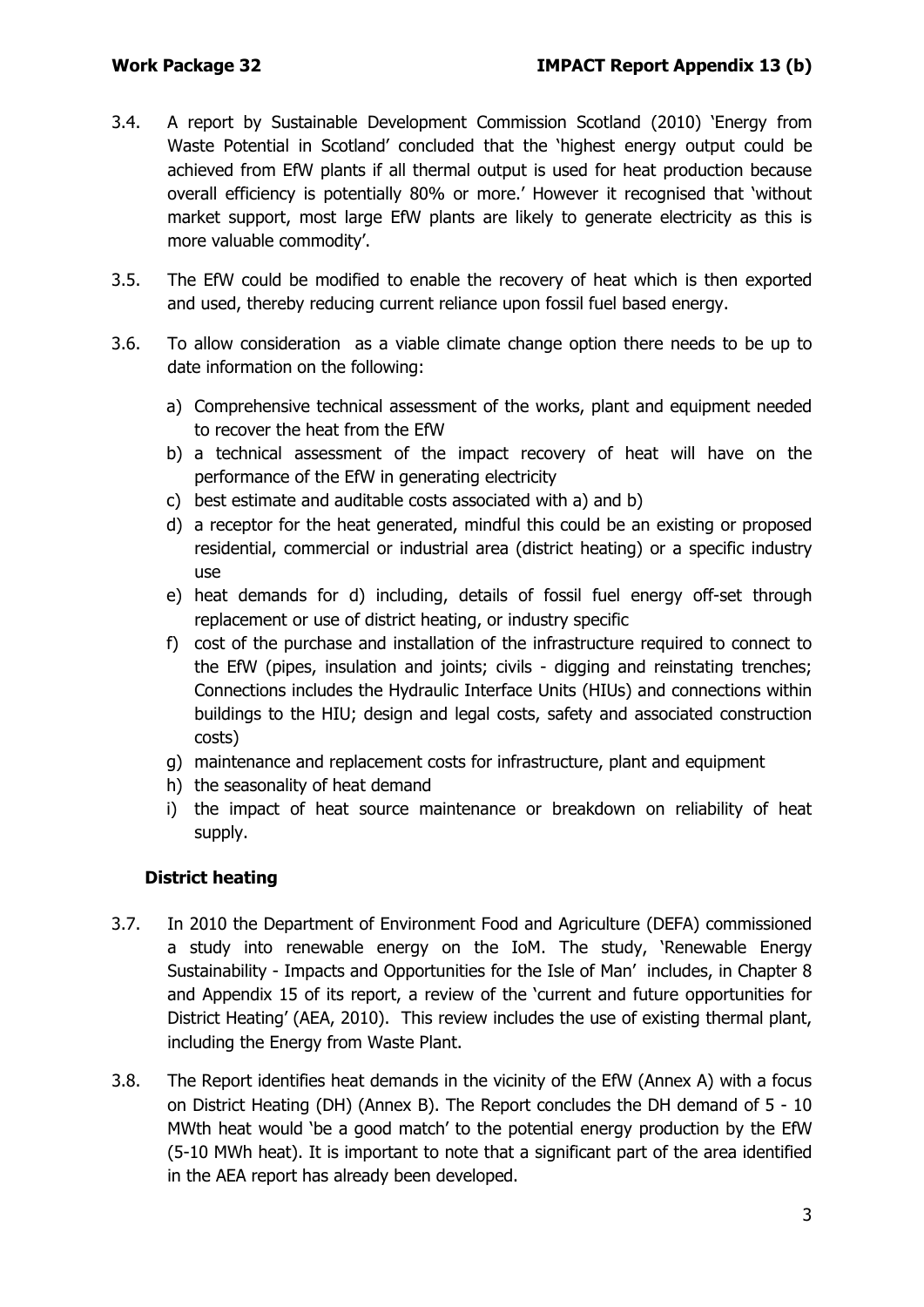- 3.9. The capital cost of DH development was estimated by AEA as £10.2 M, with annual operating and maintenance of £726k pa (Annex C).
- 3.10. In terms of its contribution to the net zero GHG target, as this DH scheme would be for new development, its GHG savings would not contribute to the target for reduction of current emissions. In fact as the DH scheme would require a standby heat source (AEA identifies the need for a 6 MW capacity fired boiler) which, if dependent upon fossil fuel, would realise a net increase in GHG emissions.

#### **Waste industry receptors for heat**

- 3.11. Options for using EfW recovered heat for industrial waste processes have been discussed with industry specialists. Neither the Animal Waste Processing Plant (AWPP) rendering process, nor the Manx Utilities Authorities (MUA) sewage sludge drier are considered options worthy of more detailed investigation:
	- The AWPP uses tallow (animal fat) and waste oil as part of the high temperature rendering process. The option of replacing tallow (which has an economic value if sold) with heat was discussed with rendering plant engineers who advised this was not technically feasible and would not provide the temperatures required for rendering animal wastes.
	- The MUA sewage treatment facility at Meary Veg provides a strategic facility for the treatment of sewage sludge. This process involved the drying of the sludge into pellets which are then disposed of via the EfW. It requires a temperature of 140 degrees. The current electric drier was installed in 2016, with a life expectancy of 20 years. It uses circa 4000 MW electricity (circa £600 k pa). Relocating the drier to land adjacent to the EfW would cost an estimated £10 m. Other costs include transportation of 20 tanker loads of sludge per day from Meary Veg to the EfW, provision of a supply of fuel/heat source to maintain temperatures and to provide a heat source when the EfW is on maintenance shutdown. In addition MUA has advised it is exploring options for generating heat on site via digestion and/or heat recovery with the aim of achieving energy self-sufficiency.
- 3.12. This work stream could explore other commercial users for the heat which, if colocated near the EfW, would reduce the need for, and cost of installing and maintaining heat distribution infrastructure. Examples include horticulturalists and vertical greenhouses. However given the value of heat energy, and the capital investment required to retrofit heat recovery and fund a commercial development, any business is highly unlikely to be economically viable unless subsidised. By way of an example, in 2013 Suffolk County Council planned to use heat from a new 269 kt pa EfW in Suffolk to grow tomatoes through a £30 million commercial greenhouse project (Letsrecycle.com, 2013). The Council set up the company as it was unable to identify a use for the heat. However the 'withdrawal of a Government subsidy for such projects' meant it was 'no longer commercially viable' to use EfW heat and the Council changed to use of biomass (East Anglian Daily Times , n.d.).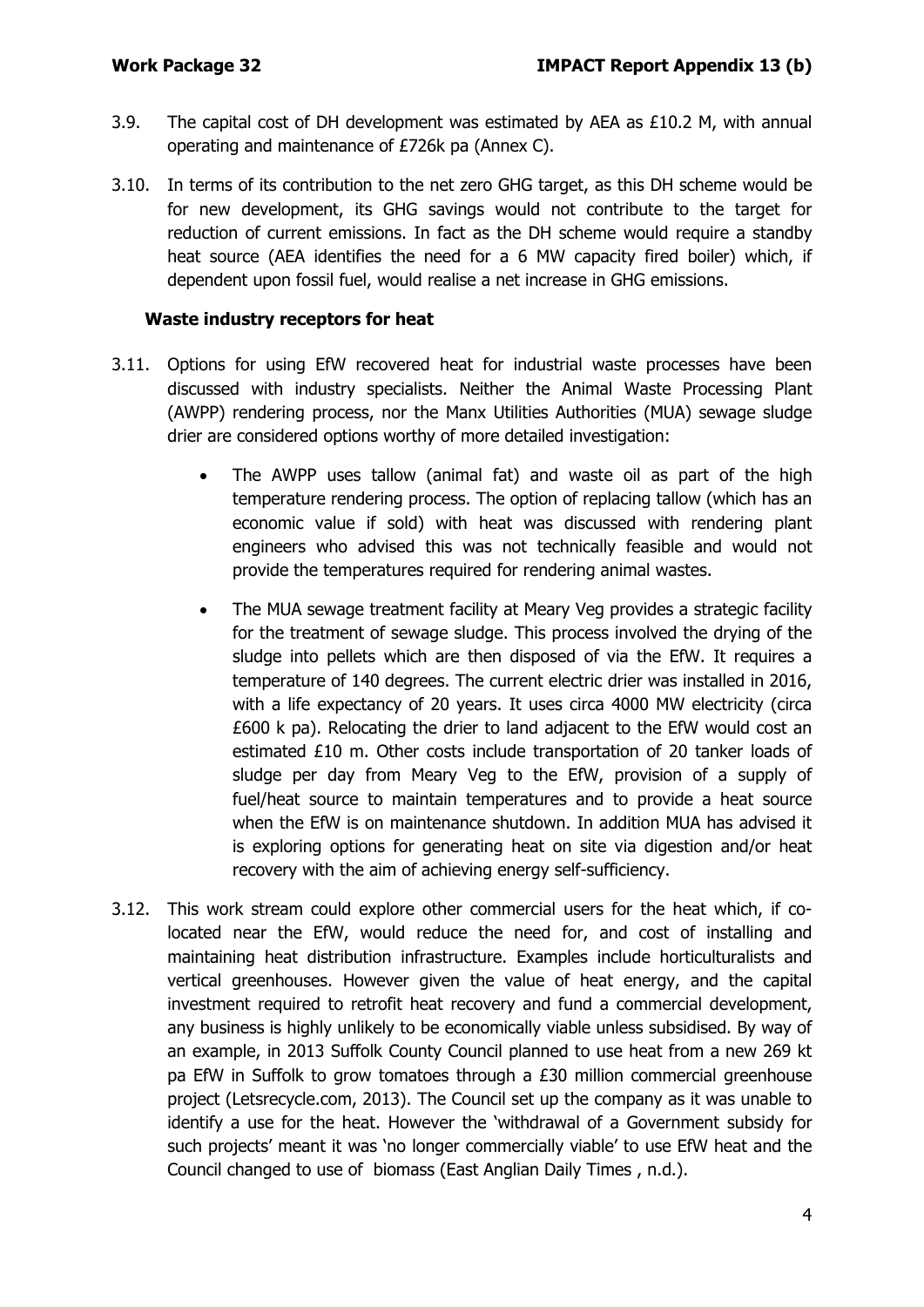#### **4. ISSUES**

- 4.1. The AEA 2010 report has been briefly reviewed by a UK EfW energy consultancy which has raised the following issues concerning the retrofitting of the heat recovery plant and equipment and costs:
- 4.2. The assumptions made regarding revenues from heat sales are questionable as heat has no inherent or guaranteed value/market price, unlike gas or electricity.
- 4.3. The cost allowance of £2.5 million for a new turbine needs to be reviewed.
- 4.4. The Report states that figures present a 'worst case' but makes no allowance for:
	- The wholesale disruption of installation (e.g. removal of existing turbine) unless a separate new 'power island' (turbine generator set) building is constructed at significant additional cost
	- loss of revenue from EfW energy production as, at a minimum, the turbine would be out of action for a minimum of 6 months (£1.25 million based on 16,000 MWh lost).
- 4.5. Depending on the scale of heat extraction 'this might be more realistically achievable through modification of bleeds or a live steam offtake.'

### **5. THE ACTIONS**

- 5.1. This work stream needs to be progressed following a detailed review by specialist engineers and energy advisers.
- 5.2. In addition the assumptions made regarding development around the Cooil Road business park are need to be revisited in light of:
	- Development which has already taken place since 2010
	- land use allocations contained in the Area Plan for the East (draft shown in Annex D)
	- a detailed review of costs of the pipeline and associated infrastructure required to connect the EfW to the heat user and the GHG savings from the proposed EfW DH scheme considered alongside the potential for all Island renewable energy sources and alternative sources of building heating.

### **6. CONCLUSION**

6.1. The EfW could, depending on technical consideration and costs, be retrofitted with the equipment necessary to recover heat generated through the combustion process. The heat could then be exported for use in a district heating scheme or locally for a specific industrial process.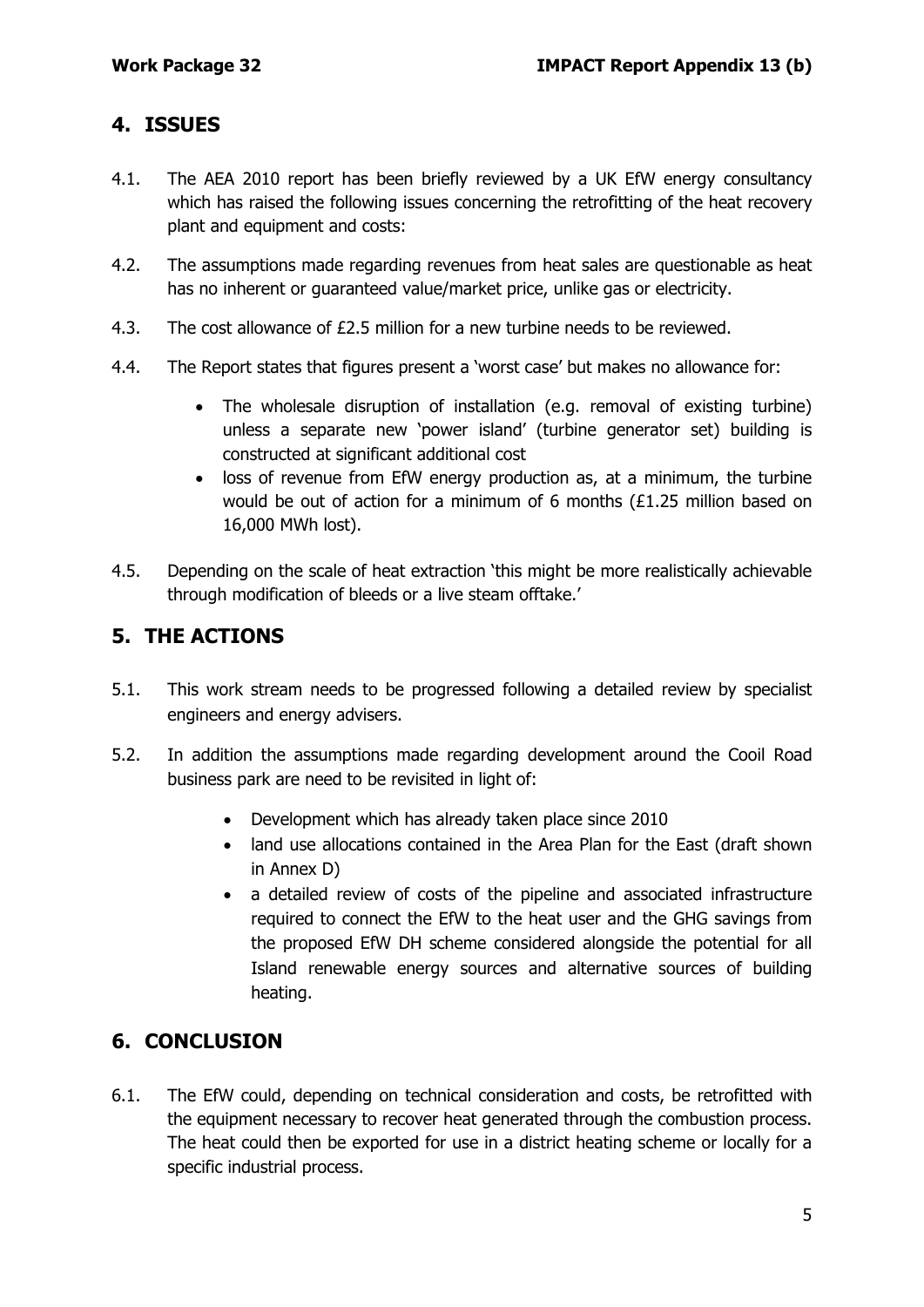- 6.2. The efficiency, effectiveness, cost and benefit of heat recovery is contingent in the first instance on how readily the now 15 year old facility can be retrofitted with the equipment needed. The impact this may have on EfW performance (electricity generation), and the operating and maintenance costs is also a key consideration. This work stream needs therefore to be progressed following a detailed review by specialist engineers and energy advisers.
- 6.3. Due to the low value of heat energy, its use in a commercial development is unlikely to be economically viable unless cost of development is subsidised, and the capex for retrofitting heat recovery to the EfW and annual O&M costs are paid for by IOM Government.

#### **7. REFERENCES**

AEA, 2010. Renewable energy sustainability study, s.l.: AEA.

Aether, 2019. Guide to the Isle of Man Greenhouse Gas Inventory, s.l.: Aether.

BEIS, 2013. Combine heat and power. [Online] Available at: https://www.gov.uk/guidance/combined-heat-and-power#about-chp [Accessed 2019].

East Anglian Daily Times , n.d. Government changes scupper greenhouse plans for Great Blakenham. [Online]

Available at: https://www.eadt.co.uk/business/farming/government-changes-scuppergreenhouse-plans-for-great-blakenham-1-4451042 [Accessed 2019].

Environment Agency, 2016. Waste incinerator plant: apply for R1 status. [Online] Available at: https://www.gov.uk/guidance/waste-incinerator-plant-apply-for-ri-status [Accessed 2019].

Letsrecycle.com, 2013. Tomato firm looks to use heat from SITA EfW. [Online] Available at: https://www.letsrecycle.com/news/latest-news/tomato-firm-looks-to-useheat-from-sita-efw/

[Accessed 2019].

Suez, 2018. *Isle of Man annual public report*, s.l.: Suez.

Sustainable Development Commission Scotland, 2010. Energy from Waste Potential in Scotland, s.l.: Sustainable Development Commission Scotland.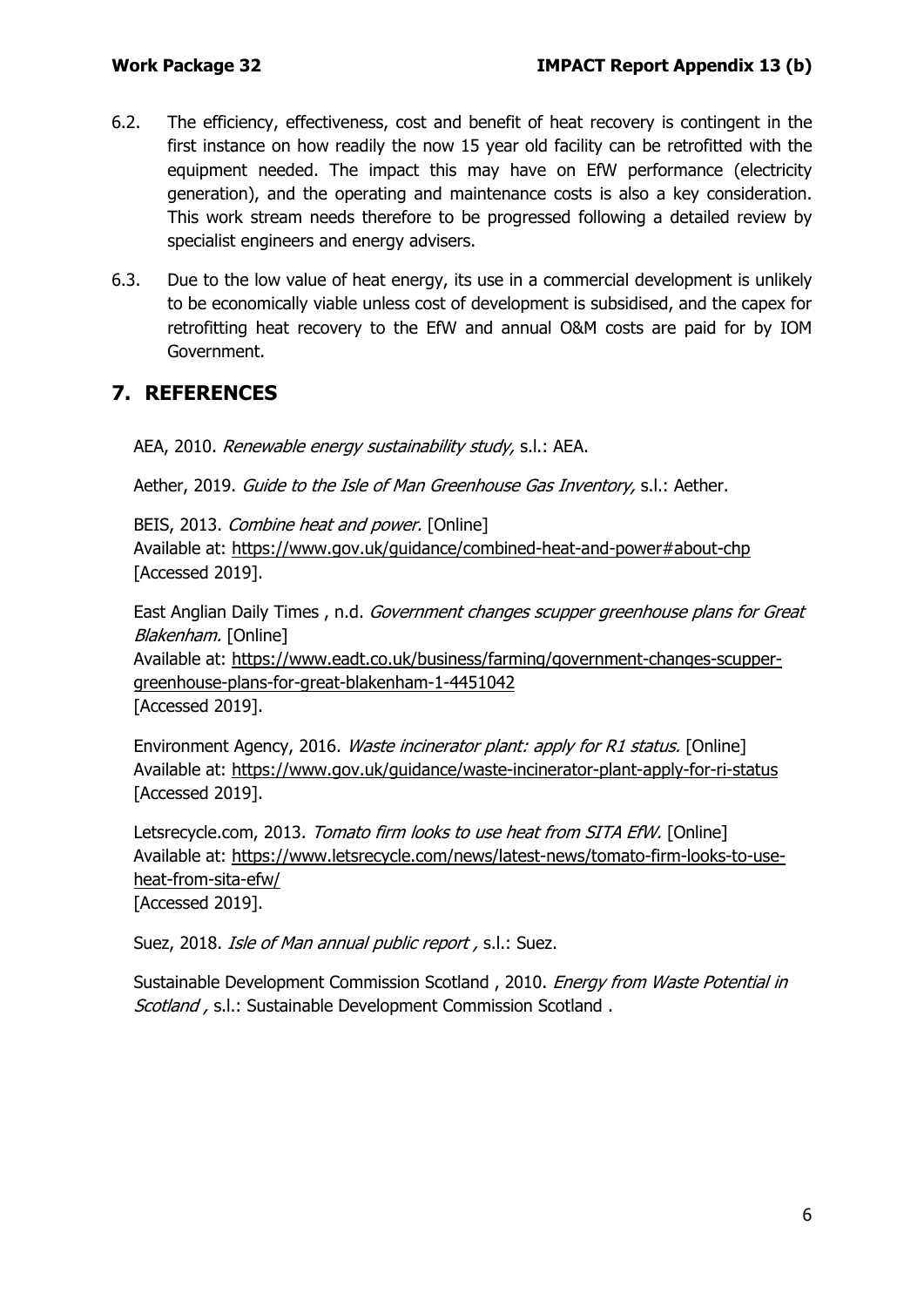## **8. BIBLIOGRAPHY**

| AEA technology                                                        | 2010 | Renewable energy sustainability -impacts and opportunities for the Isle of Man'<br>Chapter 8 p 83 |                          |                                                                                                                                   |
|-----------------------------------------------------------------------|------|---------------------------------------------------------------------------------------------------|--------------------------|-----------------------------------------------------------------------------------------------------------------------------------|
| Aether                                                                | 2019 | Guide to the Isle of Man Greenhouse Gas Inventory'                                                |                          |                                                                                                                                   |
| Chartered Institution<br>of Wastes<br>Management                      | 2019 | On line Journal 'The R1 Energy Efficiency<br>Formula'                                             | Available                | https://www.ciwm.co.uk/c<br>on line at: iwm/knowledge/the-r1-<br>energy-efficiency-<br>formula.aspx                               |
| <b>DEFRA</b>                                                          | 2019 | Guidance 'Waste incinerator plant: apply for<br>R1 status'                                        | Available<br>on line at: | https://www.gov.uk/guida<br>nce/waste-incinerator-<br>plant-apply-for-ri-status<br>Energy from Waste plants                       |
| East Anglian Daily<br>Times                                           | 2016 | Government changes scupper greenhouse<br>plans for Great Blakenham                                | Available<br>on line at: | https://www.eadt.co.uk/b<br>usiness/farming/governme<br>nt-changes-scupper-<br>greenhouse-plans-for-great-<br>blakenham-1-4451042 |
| Letsrecycle                                                           | 2013 | Tomato firm looks to use heat from SITA EfW                                                       | Available<br>on line at: | https://www.letsrecycle.c<br>om/news/latest-<br>news/tomato-firm-looks-to-<br>use-heat-from-sita-efw/                             |
| Suez Isle of Man Ltd                                                  | 2018 | 2018 Annual Public Report                                                                         | Available                | http://www.suez.co.im/wp-<br>on line at: content/uploads/2019/05/<br>SUEZIOM-<br>AnnualPublicReport-2018-<br>web.pdf page 15      |
| Sustainable<br>Development<br><b>Commission Scotland</b>              | 2010 | Energy from Waste Potential in Scotland                                                           | Available                | https://www2.gov.scot/re<br>on line at: source/doc/311011/00981<br>29.pdf                                                         |
| UK Department for<br>Business, Energy &<br><b>Industrial Strategy</b> | 2018 | Guidance: 'Combined Heat and Power'                                                               | Available                | https://www.gov.uk/guida<br>on line at: nce/combined-heat-and-<br>power                                                           |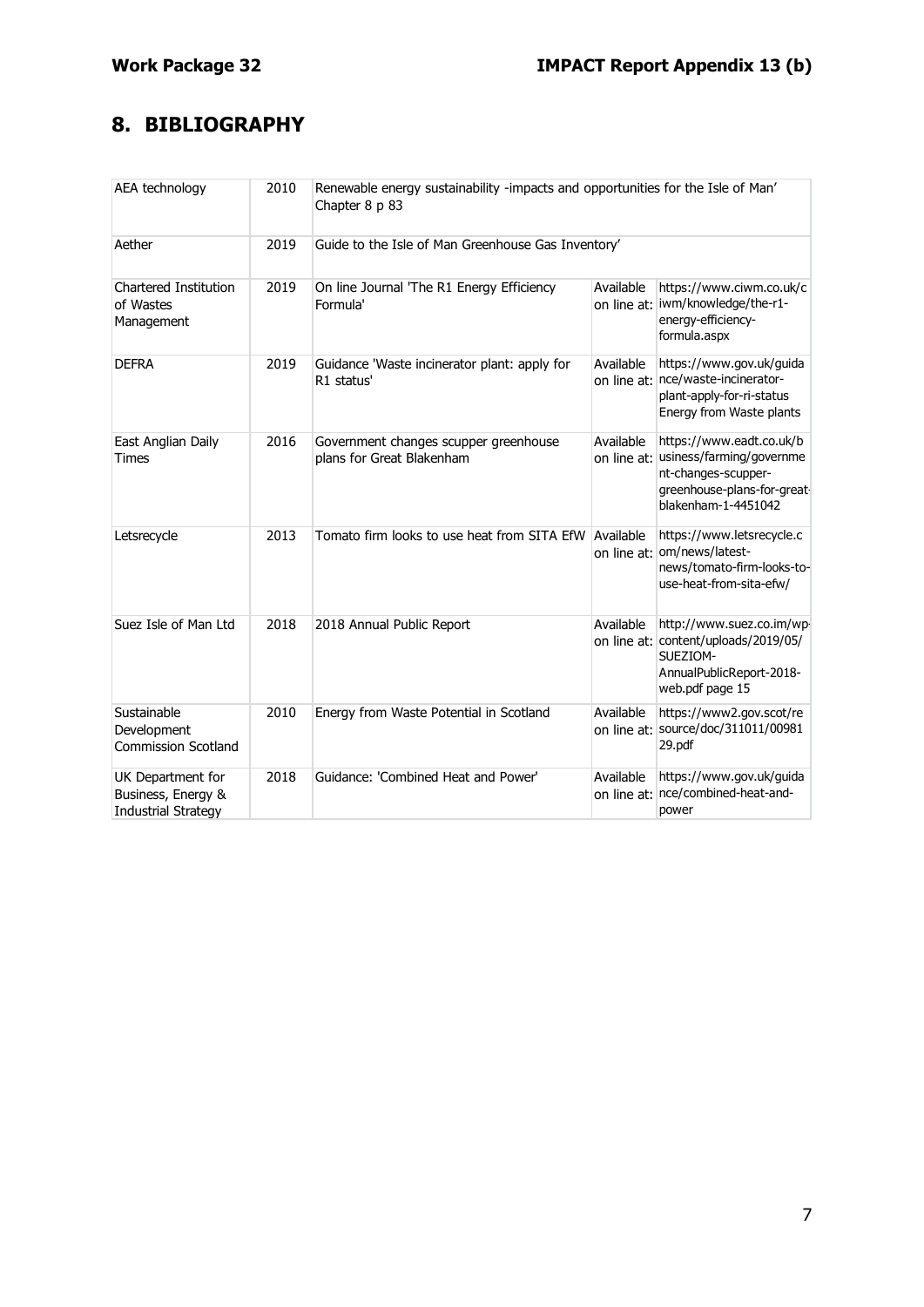#### **Annex A**

## **AEA 2010 Report (page 138) Heat Demands in the Vicinity of EfW**

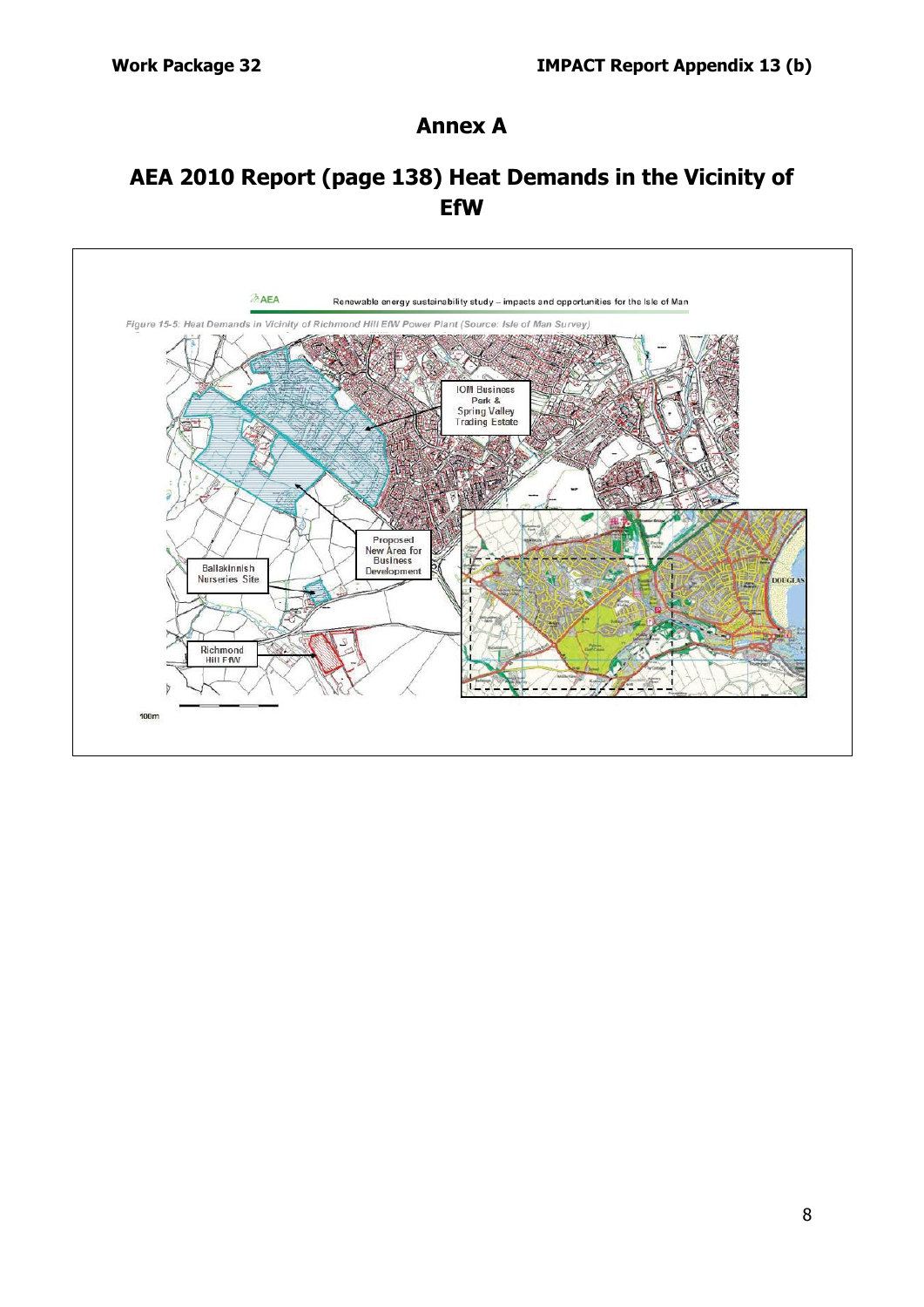## **Annex B**

## **AEA 2010 Report : Figure 15-6 (page 140) Concept Design for DH network around EfW**



Figure 15-6: Concept Design for DH Network based around Richmond Hill EfW Power Plant

Table 15-5: Estimate of heat demand

|                            |                                          | <b>IOM Business Park /</b><br><b>Spring Valley Trading</b><br><b>Estate</b> | <b>New Cooll Road</b><br><b>Business</b><br><b>Development</b> | <b>Ballakinnish</b><br><b>Nurseries</b><br><b>Development</b> |  |
|----------------------------|------------------------------------------|-----------------------------------------------------------------------------|----------------------------------------------------------------|---------------------------------------------------------------|--|
| Approximate Land Area (ha) |                                          | 30                                                                          | 20                                                             |                                                               |  |
|                            | Development Density (m <sup>2</sup> /ha) | 2.000                                                                       | 2.000                                                          | -                                                             |  |
| Total Floorspace $(m2)$    |                                          | 60,000                                                                      | 40.000                                                         | 14,000                                                        |  |
| Total Annual               | kWh/m <sup>2</sup>                       | 150                                                                         | 150                                                            | 200                                                           |  |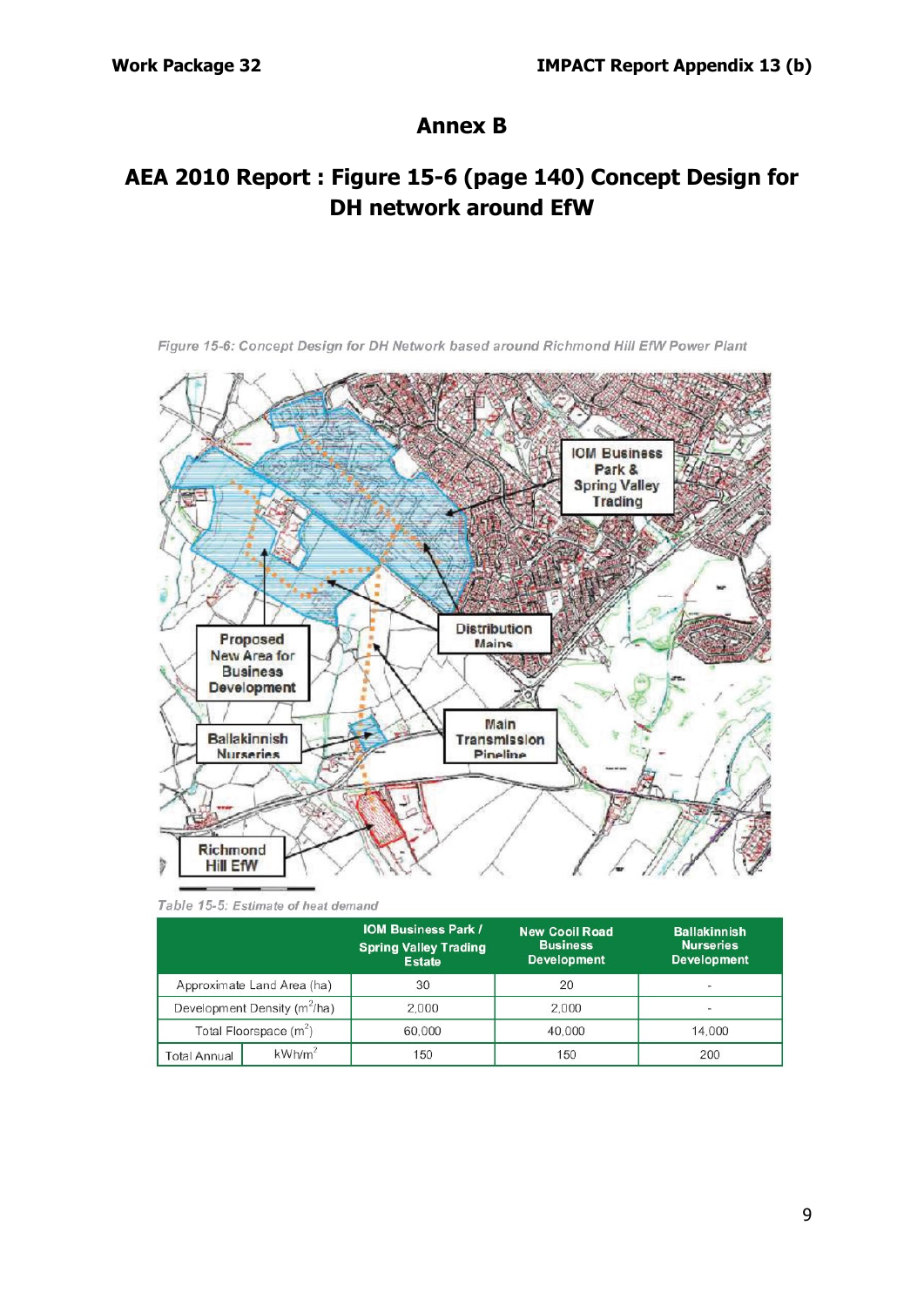## **Annex C**

# **AEA 2010 Report EfW DH costs**

| <b>Item</b>                                  | Cost (Ek) |  |
|----------------------------------------------|-----------|--|
| <b>Total DH Network Infrastructure Costs</b> | 6,500     |  |
| <b>EfW Plant Modification Costs</b>          | 2,500     |  |
| <b>Connection Costs</b>                      | 770       |  |
| Standby heat source                          | 390       |  |
| Total                                        | £10,160   |  |

| <b>Item</b>                           | Cost (£k)/year |  |
|---------------------------------------|----------------|--|
| O&M Costs                             | 305            |  |
| Costs due to Loss in Power Generation | 154            |  |
| Fuel costs for standby heat source    | 267            |  |
| Total                                 | £726           |  |